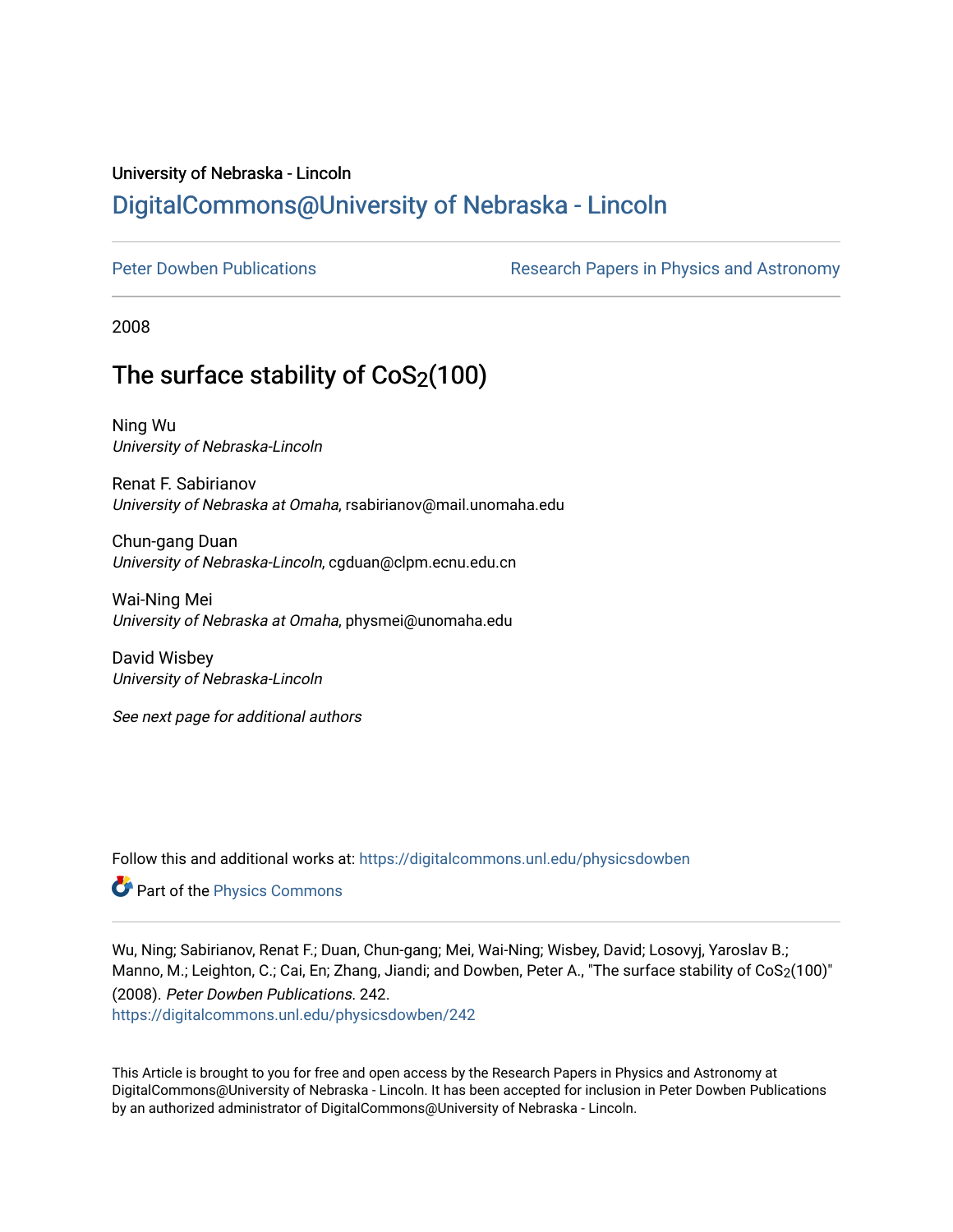## Authors

Ning Wu, Renat F. Sabirianov, Chun-gang Duan, Wai-Ning Mei, David Wisbey, Yaroslav B. Losovyj, M. Manno, C. Leighton, En Cai, Jiandi Zhang, and Peter A. Dowben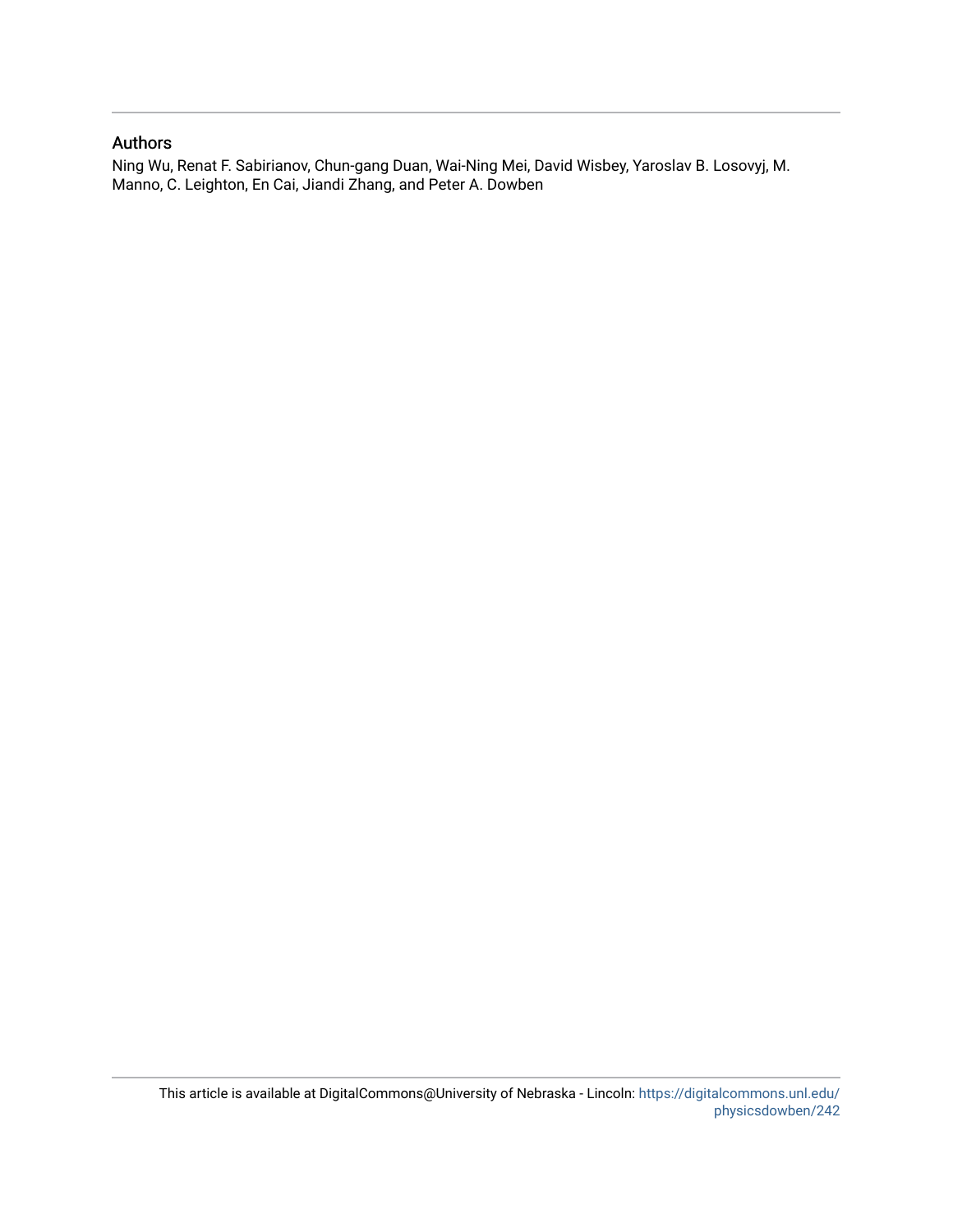J. Phys.: Condens. Matter **20** (2008) 215231 (6pp) [doi:10.1088/0953-8984/20/21/215231](http://dx.doi.org/10.1088/0953-8984/20/21/215231)

# The surface stability of  $\cos_2(100)$

**Ning Wu**<sup>1</sup>**, R F Sabirianov**<sup>2</sup> **, Chun-gang Duan**<sup>1</sup>*,*<sup>3</sup>**, W N Mei**<sup>2</sup> **, David Wisbey**<sup>1</sup>**, Ya B Losovyj**<sup>1</sup>*,*<sup>4</sup>**, M Manno**<sup>5</sup> **, C Leighton**<sup>5</sup> **, En Cai**<sup>6</sup>**, Jiandi Zhang**<sup>6</sup> **and P A Dowben**<sup>1,7</sup>

<sup>1</sup> Department of Physics and Astronomy and the Nebraska Center for Materials and

Nanoscience, University of Nebraska-Lincoln, Lincoln, NE 68588-0111, USA

<sup>2</sup> Department of Physics, University of Nebraska at Omaha, Omaha, NE 68182-0266, USA

<sup>3</sup> Key Laboratory of Polarized Materials and Devices, Ministry of Education, East China

Normal University, Shanghai 200062, People's Republic of China

<sup>4</sup> Center for Advanced Microstructure and Devices, Louisiana State University, 6980 Jefferson Highway, Baton Rouge, LA 70806, USA

<sup>5</sup> Department of Chemical Engineering and Material Science, University of Minnesota, Minneapolis, MN 55455, USA

<sup>6</sup> Department of Physics, Florida International University, 11200 SW 8th Street CP 207, University Park, Miami, FL 33199, USA

E-mail: [pdowben@unlinfo.unl.edu](mailto:pdowben@unlinfo.unl.edu)

Received 7 March 2008, in final form 2 April 2008 Published 25 April 2008 Online at [stacks.iop.org/JPhysCM/20/215231](http://stacks.iop.org/JPhysCM/20/215231)

#### **Abstract**

The stability of various possible terminations of the  $\cos_2(1 \times 1)$  surface have been explored and theoretical expectations are found to agree with experiment. With extensive annealing, there is a phase separation at the (100) surface of  $\cos_2$ . Sulfur segregation to the surface leads to a significant change in the largely sulfur bands due to changes in the hybridized bands, with cobalt. Resonant photoemission spectra indicate clearly that the hybridized cobalt and sulfur bands, characteristic of the  $\cos_2$  bulk, lie at higher binding energies than those of segregated sulfur layers. This is discussed in terms of the stability of various surface structures.

(Some figures in this article are in colour only in the electronic version)

### **1. Introduction**

The pyrite-type transition metal compound  $\cos_2$  is an itinerant electron ferromagnet. In ground state band structure calculations  $[1-6]$ ,  $CoS<sub>2</sub>$  is predicted to be highly spin polarized and to be at least close to existing as a half-metallic ferromagnet: i.e. a ferromagnet possessing only one spin channel for conduction. An electron spin polarization of about 56%, from point-contact Andréev reflection, has been determined [\[7\]](#page-7-1), consistent with a small distortion of the sulfur positions [\[8\]](#page-7-2).

While the alloy system of  $Fe_{1-x}Co_xS_2$  systems will likely suffer from Co segregation [\[9\]](#page-7-3), the surface of  $\cos_2(100)$ is a dense packed surface, with Co and S atoms in close proximity, with the sulfur atoms outermost [\[10\]](#page-7-4). We have

found that the atoms in sublayer S and Co relax outward (toward the vacuum) and inward (toward the bulk), along the surface normal  $(x^{\prime})$ , approximately by 0.03 and 0.11 Å, respectively [\[10\]](#page-7-4). The surface lattice relaxation suggests a surface free enthalpy that differs from the bulk. With a high surface energy, with simple bulk termination, surface states and surface segregation are both likely, as has been observed with many other high polarization materials [\[11\]](#page-7-5). The sulfur segregation has been studied in the iron-base binary systems [\[12\]](#page-7-6) and with adsorption on clean iron surface [\[13–17\]](#page-7-7).

As with all high polarization materials, surface stability is a key issue [\[11\]](#page-7-5) and here, the objective is the investigation of the stability of various surface terminations as well as possible compositional changes that may occur at the surface of  $\cos_2(100)$ . We have also begun an effort to characterize the resulting changes in electronic structure in the surface and selvedge of this system, that occur as a result of compositional changes at the surface.

<sup>7</sup> Address for correspondence: Department of Physics and Astronomy, Behlen Laboratory of Physics, University of Nebraska, Lincoln, NE 68588-0111, USA.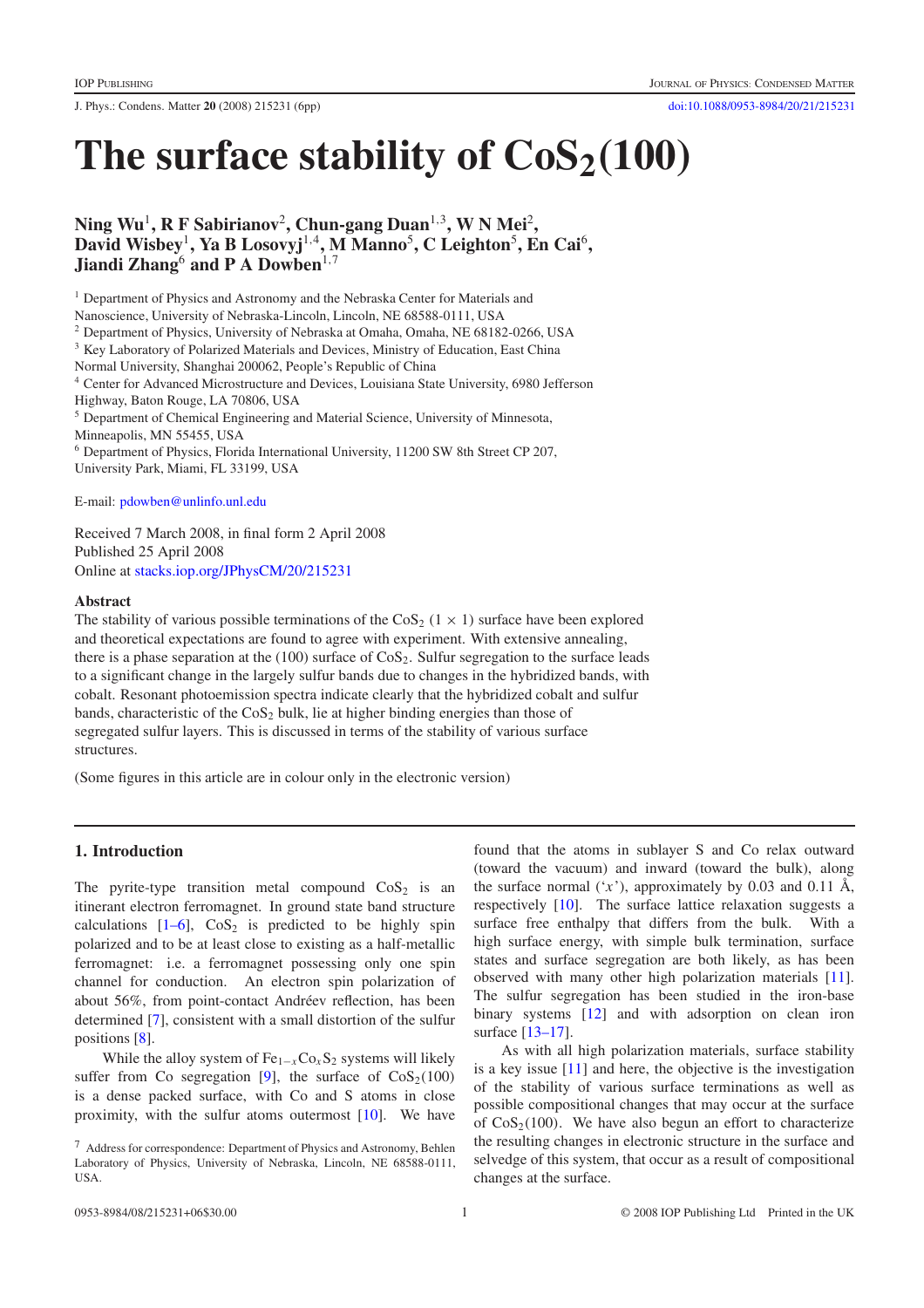<span id="page-3-1"></span>

**Figure 1.** Schematic diagram of the 1S termination of the  $\cos_2(100)$ surface (side view of the unit cell from the (100) direction). Large balls represent sulfur atoms, and small balls show cobalt atoms. The three surface layers are shown on top of the fcc unit cell (the interplane distances are summarized in table [1\)](#page-3-0). These three layers are the possible ideal terminations of the (001) surface. 1S-structure is found to be the stable surface by dynamical low energy electron diffraction scattering [\[10\]](#page-7-4).

#### **2. Experiment**

The crystals were prepared by chemical vapor transport, and have controlled stoichiometry well, as detailed in previous publications [\[18,](#page-7-8) [19\]](#page-7-9). Sample surfaces were initially prepared by the cleavage of sufficiently large  $\cos_2(100)$  single crystal (millimeters in diameter) [\[8,](#page-7-2) [10\]](#page-7-4). The samples appear to be single crystal with no evidence of twinning or grain boundaries in the low energy electron diffraction (LEED) or x-ray diffraction  $[10, 18]$  $[10, 18]$  $[10, 18]$ . The surfaces prepared by cleavage alone result in stoichiometric surfaces [\[7\]](#page-7-1), and the surface can be flash annealed up to 120 ℃ without the apparent loss of surface order or change in surface stoichiometry. Annealing the surface up to 200–300 ◦C may increase surface roughness as the mirror metallic 'finish' apparent after cleavage is lost with even modest annealing. Annealing to higher temperatures (in the vicinity of 350 ◦C and above) can alter the surface of  $CoS<sub>2</sub>$  significantly, principally through a surface enrichment of sulfur.

Angle-resolved photoemission spectra were obtained using plane polarized synchrotron light dispersed by a 3 m toroidal grating monochromator, at the Center for Microstructures and Devices (CAMD)  $[20]$ . The measurements were made in a UHV chamber, with a pressure of  $1 \times 10^{-10}$  Torr, employing a hemispherical electron analyzer with an angular acceptance of  $\pm 1^\circ$ , as described elsewhere [\[21,](#page-7-11) [22\]](#page-7-12). The combined resolution of the electron energy analyzer and monochromator is 120–150 meV for high kinetic photon energies (50– 120 eV), but higher resolution (about 80 meV) was obtained at lower photon energies of 25–40 eV. The photoemission experiments were undertaken with a light incidence angle of 45° with respect to the surface normal and with the photoelectrons collected along the surface normal. All binding energies are referenced to the Fermi level, as determined from clean gold.

The scanning tunnel microscopy (STM) measurements were done with the base pressure lower than  $2 \times 10^{-10}$  Torr. A sharp W tip was used to obtain atomic resolution images

<span id="page-3-0"></span>**Table 1.** Interlayer distances for three surface terminations (in Å). Relaxed values are given in the brackets. The results derived from experimental low energy electron diffraction are in the last column.

|                                  | Cο                                                                     | 1S | 2S                                                                                                  | LEED. |
|----------------------------------|------------------------------------------------------------------------|----|-----------------------------------------------------------------------------------------------------|-------|
| $L1-I.2$<br>$L2-L3$<br>$I.3-I.4$ | Surf.-L1 0.234 (0.446) 0.736 (0.75) 1.285 (1.587) 0.75<br>0.626(0.679) |    | 1.479 (1.545) 0.355 (0.38) 0.691 (0.726) 0.38<br>$0.673(0.746)$ 1.686 $(1.65)$ 0.557 $(0.506)$ 1.65 |       |

and all the STM studies reported herein were done at room temperature in an Omicron variable-temperature scanning tunnel microscopy (STM).

#### **3. Modeling the surface termination of**  $\cos(100)$

Stability of the  $\cos_2$  surface is analyzed from the comparison of surface energies obtained by first-principle calculations using the projector augmented-wave (PAW) method implemented in the Vienna *ab initio* simulation package (VASP) [\[23\]](#page-7-13). The exchange–correlation potential is treated in the generalized gradient approximation (GGA). We use the energy cut-off of 350 eV for the plane wave expansion of the PAWs and a  $10 \times 10 \times 1$  Monkhorst–Pack grid for *k*-point sampling. Other details of the calculations can be found elsewhere [\[23,](#page-7-13) [24\]](#page-7-14). All the structural relaxations are performed until the Hellman–Feynman forces on the relaxed atoms become less than 10 meV  $\AA^{-1}$ .

The (100) surface has three possible surface terminations which can be viewed as the various truncations of the unit cell by the (100) plane. We will follow the notations given by Jin and Lee [\[25\]](#page-7-15) to describe terminations as Co-terminated (L1 in figure [1\)](#page-3-1), 2S-terminated by two planes of sulfur (L2 in figure [1\)](#page-3-1) and 1S-terminated by sulfur atoms nearest to Co-plane (see figure [1\)](#page-3-1). We used a slab model where we included four full unit cells of  $\cos_2$  (each unit cell contains four Co and eight S atoms) and additional layers to form particular termination. For example, 1S termination has 4.5 unit cells with 54 atoms in our calculations. This corresponds to about 9 composite  $Co<sub>2</sub>S<sub>4</sub>$ layers with average interlayer distance of 2.76 Å.

As with the theoretical study by Jin and Lee [\[25\]](#page-7-15), we found that the 1S-terminated surface is the most stable surface, consistent with the experimental surface structural determination [\[10\]](#page-7-4). This surface is not however a simple termination of the bulk structure.

The calculated interplanar distances for the three different surface terminations are presented in table [1.](#page-3-0) The agreement of calculated interlayer spacing for 1S termination with the low energy electron diffraction (LEED) results is also very good, while the two other possible terminations [\[10,](#page-7-4) [25\]](#page-7-15) are not consistent with experimental findings. The stability of the 1S-terminated surface is also corroborated by the smaller relaxation of surface atom position compared to the ideal positions of atoms in the bulk unit cell.

There is a key difference between the model calculations here and the prior surface structural models. Unlike Jin and Lee [\[25\]](#page-7-15), we find that not only does the terminal surface layer retain a complete S–Co–S sandwich structure but that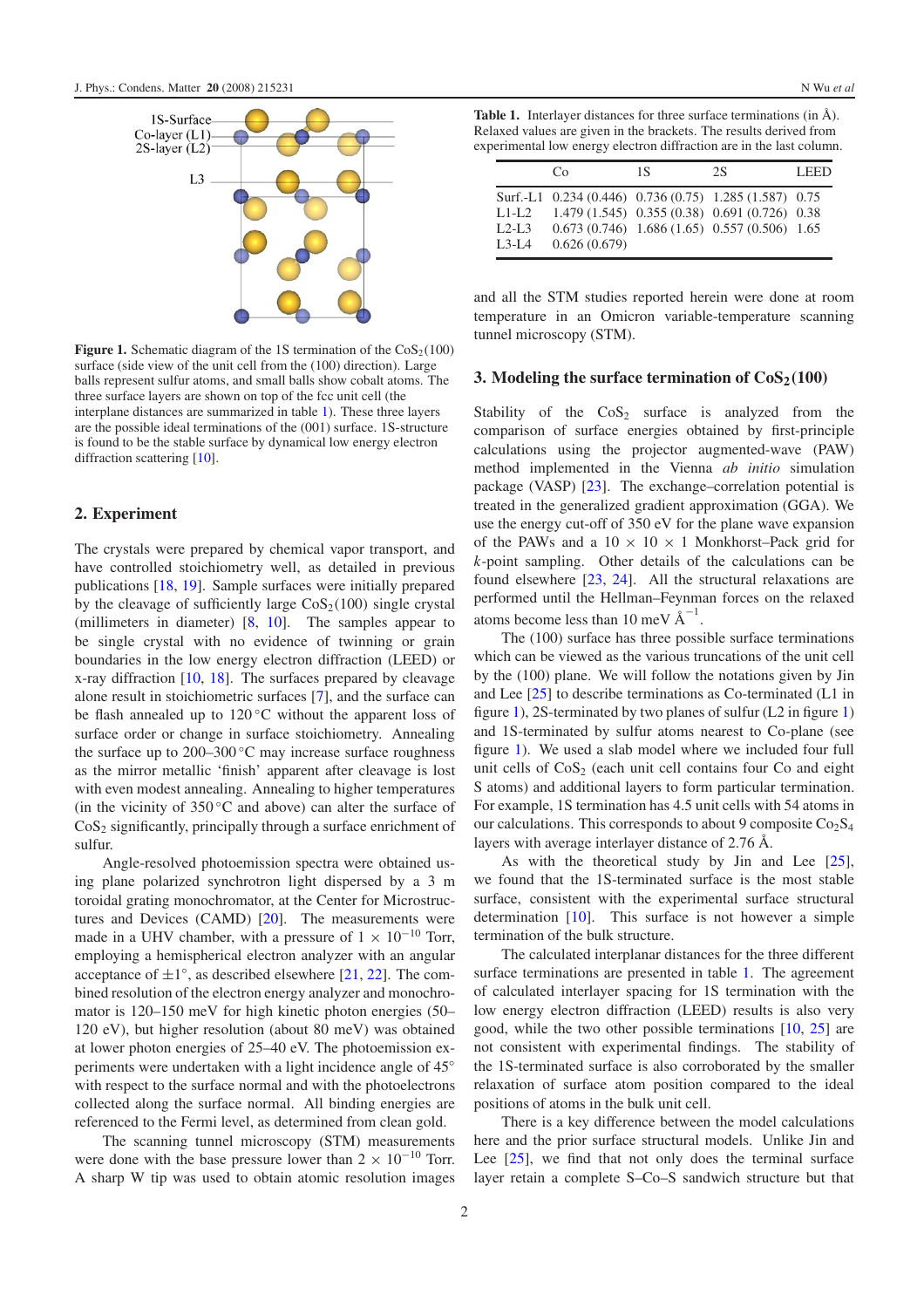<span id="page-4-0"></span>

**Figure 2.** The total energies as function of in-plane strain (using the epitaxial Bain path (EBP) model) for 1S termination: clean (solid line) and S-adatom (dotted line) for the  $(100)$  surfaces of  $CoS<sub>2</sub>$ . The slope of energy at zero strain is substantially higher in case of the 'clean' (100) surface than the slope for the surface containing a sulfur adatom.

the surface S atoms move outwards towards the vacuum while the subsurface Co atoms move towards the bulk. This is consistent with experiment [\[10\]](#page-7-4), as seen in table [1.](#page-3-0) Prior work by Jin and Lee [\[25\]](#page-7-15) suggested that both the topmost sulfur and the topmost cobalt layers should contract towards the bulk by roughly 8% and 34% respectively, which is not observed in experiment. We believe the main reason for the different outcomes in the model calculations undertaken here and those undertaken by Jin and Lee [\[25\]](#page-7-15) is that the calculations presented here follow from allowing all the atoms in the slab to relax perpendicularly into the bulk with fixed inplane parameter. Jin and Lee [\[25\]](#page-7-15), on the other hand, only varied the top two layers, i.e. the top Co–S layer. By 'fixing' or constraining the positions of the sulfur layer right under the surface Co, an inappropriate surface relaxation is calculated (in spite of the sufficient accuracy of the calculation) because the subsurface sulfur is a part of the combined S–Co–S surface layer.

We have estimated the surface energy by using the epitaxial Bain path (EBP) approach [\[26,](#page-7-16) [27\]](#page-7-17). Uniform compressive strain was applied in the plane of the slab to find the elastic response of the system. The slab is allowed to relax in the perpendicular direction. The total energy as a function of the applied strain is shown in figure [2.](#page-4-0) The surface stress of 1S-terminated surface is equal to 8.5 N m<sup>-1</sup> for the (100) estimated by the slope of the EBP energy derivative at zero strain (i.e. the bulk lattice parameter). The 1S termination, despite being stable, still has a large calculated surface tension which suggests that additional mechanisms of surface relaxation are possible. Partial segregation of sulfur at the surface is one probable outcome. We have performed this slab calculation with the presence of the sulfur adatom at the (100) surface. We find that the adatom forms a 'dimer' structure (figure [3\)](#page-4-1) with another sulfur atom, and bond formation between the two sulfur atoms is observed. This means that excess (segregated) sulfur may partly fill the

<span id="page-4-1"></span>

**Figure 3.** 1S termination of the  $\cos_2(100)$  surface: side view of the slab from the (100) direction (left panel), top view of the slab (right panel). The sulfur adatom is shown in a darker color.

'overlayer' on top of the 1S termination, and a stable sulfur rich surface is possible. The formation of a dimer is expected from the crystal structure of a bulk  $CoS<sub>2</sub>$ . Sulfur atoms form dimer structures on an fcc lattice which is embedded in the Co fcc lattice. When a fresh surface is obtained by (100) plane cleavage, there is a stretching of these dimers in the case of the 1S termination to 0.218 nm from 0.212 nm in the bulk. These dimers would tend to be naturally restored over time. The length of the newly formed dimer on top of the surface is equal to 0.194 nm which is shorter than in the bulk.

Figure [2](#page-4-0) shows the epitaxial Bain path (EBP) model results for the case of sulfur adatoms on the 1S-surface termination. Clearly, the curvature of the energy dependence and the slope at zero strain are smaller in the presence of an adatom. This means that the segregation of sulfur atoms will reduce the surface energy (tension) and produce a more stable surface. The surface stress in the presence of the sulfur adatom is equal to 5.5 N m<sup>-1</sup>, which is 35% lower than that of a clean surface.

We have considered other possible surface modifications in order to explore possible mechanisms for sulfur segregation, such as exchange of sulfur and cobalt atoms, and sulfur atom diffusion outwards to the surface. First, we find that the formation of vacancies on the 1S surface with excess of sulfur diffusing out is not likely because the sulfur adatoms have no potential barrier to 'back diffusion' and migrate back to the ideal position upon relaxation. We also find that the Co-terminated surface (which can be considered as a sulfur depleted 1S surface) is unstable with respect to the exchange of a Co atom from the surface layer with a S atom in the subsurface layer. The total energy is reduced upon the exchange of Co and S by more than 2 eV per slab of 54 atoms (which was used to calculate this surface). This means that S would segregate on top of the Co layer making the surface effectively similar to a 1S termination.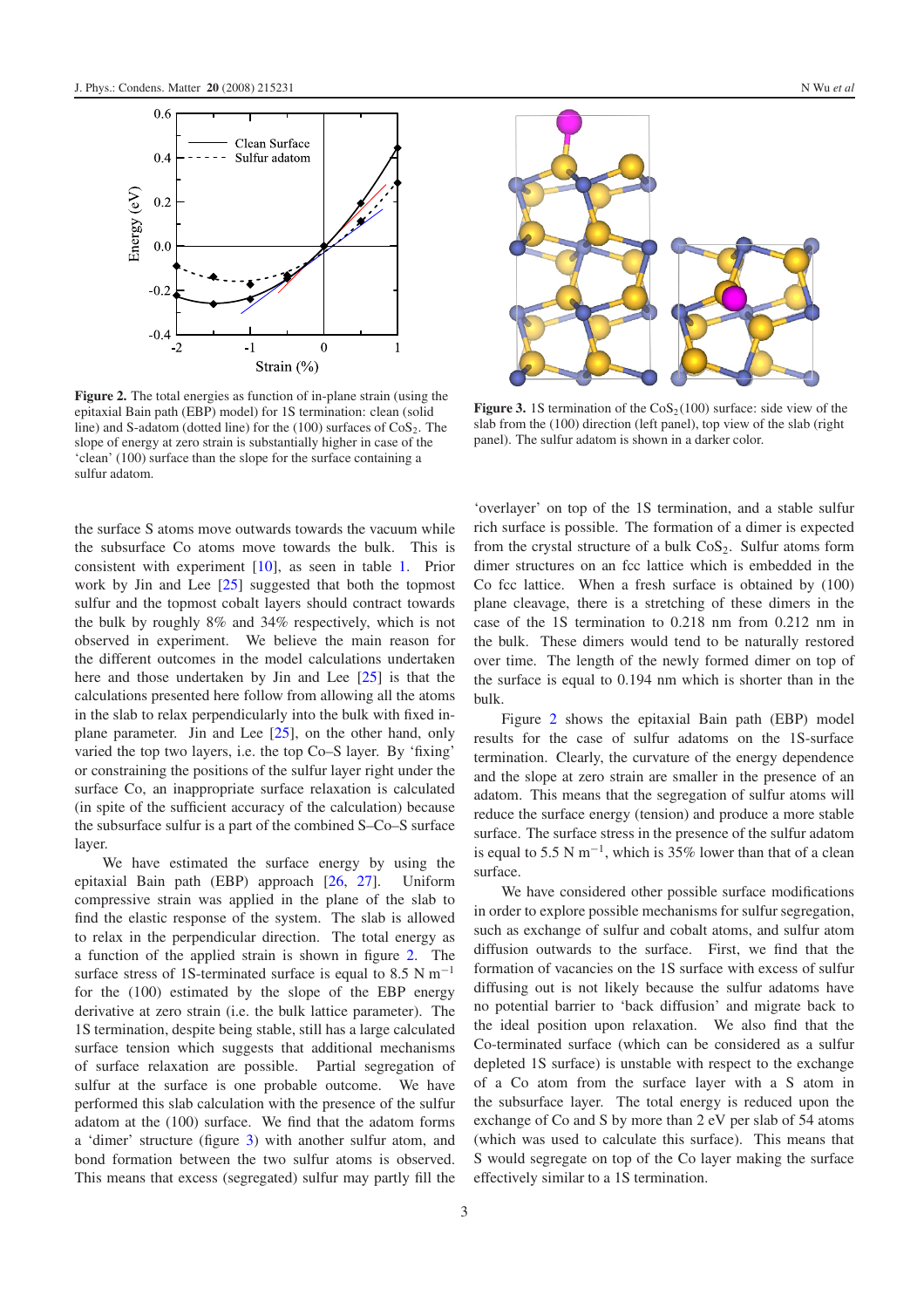<span id="page-5-0"></span>

**Figure 4.** The surface structure, as imaged by STM (a) and (b) LEED at room temperature, respectively. The STM image was taken on an area of 3.8 nm  $\times$  3.8 nm with sample bias  $V_{bias} = 0.55$  V and tunneling current  $I_t = 0.48$  nA. A slight sample drift during imaging was not corrected. The LEED diffraction image was taken at an incident electron kinetic energy of 107 eV.

#### **4. Other possible surface terminations of CoS2***(***100***)*

The surface composition and order of  $\cos_2(100)$  were seen to be strongly dependent upon surface preparation. Both the low energy electron diffraction (LEED) and the scanning tunneling microscopy (STM) indicate that the  $1 \times 1$  surface structure dominates the cleaved surface, as seen in figure [4.](#page-5-0) For such a surface, the surface sulfur dimer pairs, associated with each surface unit cell, is the likely source of the STM images. Without LEED  $I(V)$  analysis  $[10]$ , the glide plane symmetry of the  $\cos_2(100)$  surface region is not apparent and the LEED appears to be 4-fold symmetric. As noted in the prior sections, the surface terminated as in the structure shown in figure [1](#page-3-1) or figure [3,](#page-4-1) less the sulfur adatom, is the favored surface. This is not the only possible surface termination observed however.

Sulfur segregation could be easily obtained after annealing above 650 K *in vacuo*, although it was difficult to control the surface formation by controlling annealing temperature. With sulfur segregation or compositional phase separation at the surface, the clarity of the  $1 \times 1$  LEED patterns diminished but a sulfur  $c(2 \times 2)$  superstructure was not observed in the LEED. This could mean disorder, a multiplicity of surface binding sites for sulfur, or that the adlayer of sulfur is highly mobile on the close packed 1S-terminated  $\cos_2(100)$  surface.

Figure [5](#page-5-1) illustrates the normal emission photoemission spectra for a photon energy 40 eV, as a function of annealing. The broad photoemission features spread between −3 and −7 eV, are ascribed to the S 3p bands [\[8\]](#page-7-2). The sharp photoemission peak around −0*.*8 eV is attributed to the fully occupied very narrow band width Co 3d (bulk  $t_{2g}$ ) band. The partially occupied Co 3d (bulk eg) band can be seen as a shoulder to the prominent Co peak, near the Fermi level. Higher resolution photoemission spectra show that the Co 3d (eg) band is around −0*.*15 eV binding energy, generally consistent with theory  $[1-3]$ .

With increased annealing, the photoemission features attributable to the largely sulfur weighted bands in  $\cos_2$ diminish in intensity, while there is an increase in the density of states in the vicinity of 4 eV binding energy (figure [5\)](#page-5-1). We attribute this to a decrease in sulfur to cobalt hybridization with increased annealing.

<span id="page-5-1"></span>

**Figure 5.** The photoemission spectra of  $\cos_2(100)$  for photon energies 40 eV, taken at normal emission  $(k_{\parallel} = 0)$ , for the stoichiometric clean surface (a), after first annealing (b), after second annealing (c). The inset shows a schematic diagram of the segregated sample with sulfur and cobalt layers.

In a previous photoemission study of sulfur segregation on clean iron surfaces, it has been shown that the sulfur band is very weak in photoemission and to a great extent depends on the incident photon energy [\[14\]](#page-7-18). Because surface bands with strong sulfur weight are very sensitive to the photon energy, if the bands have little or no cobalt weight, then at 40 eV photon energy, such bands should be very weak, which is not the case for the photoemission spectrum for clean  $\cos_2(100)$ , shown in figure  $5(a)$  $5(a)$ . For the stoichiometric surface, there are some broad features of the S 3p band that can be resolved into a number of subbands in the vicinity of −3 and −9 eV, all with appreciable cross section at 40 eV. These bands have been demonstrated to have some cobalt character [\[8\]](#page-7-2), and thus can retain some appreciable cross section to 40 eV.

After first time 'flash' annealing, to approximately 600 K, the segregation of sulfur resulted in the photoemission spectrum shown in figure [5\(](#page-5-1)b). The hybridized Co–S bands and another sulfur band are suppressed. The hybridized Co– S bands are completely destroyed in figure  $5(c)$  $5(c)$ , after an annealing cycle to approximately 600 K, additional sulfur is driven to the surface. We still can see the −3 eV sulfur valence band though this photoemission feature is not as obvious as for the 'fresh' surface. After each annealing treatment to approximately 600 K or more, an additional 'excess' of sulfur is evident at the surface, although the surface sulfur band due to the 'adlayer' surface sulfur is weak due to the low cross section of sulfur at a photon energy of 40 eV [\[28\]](#page-7-19). On the other hand, the hybridized band of  $\cos_2(100)$  vanishes because of sulfur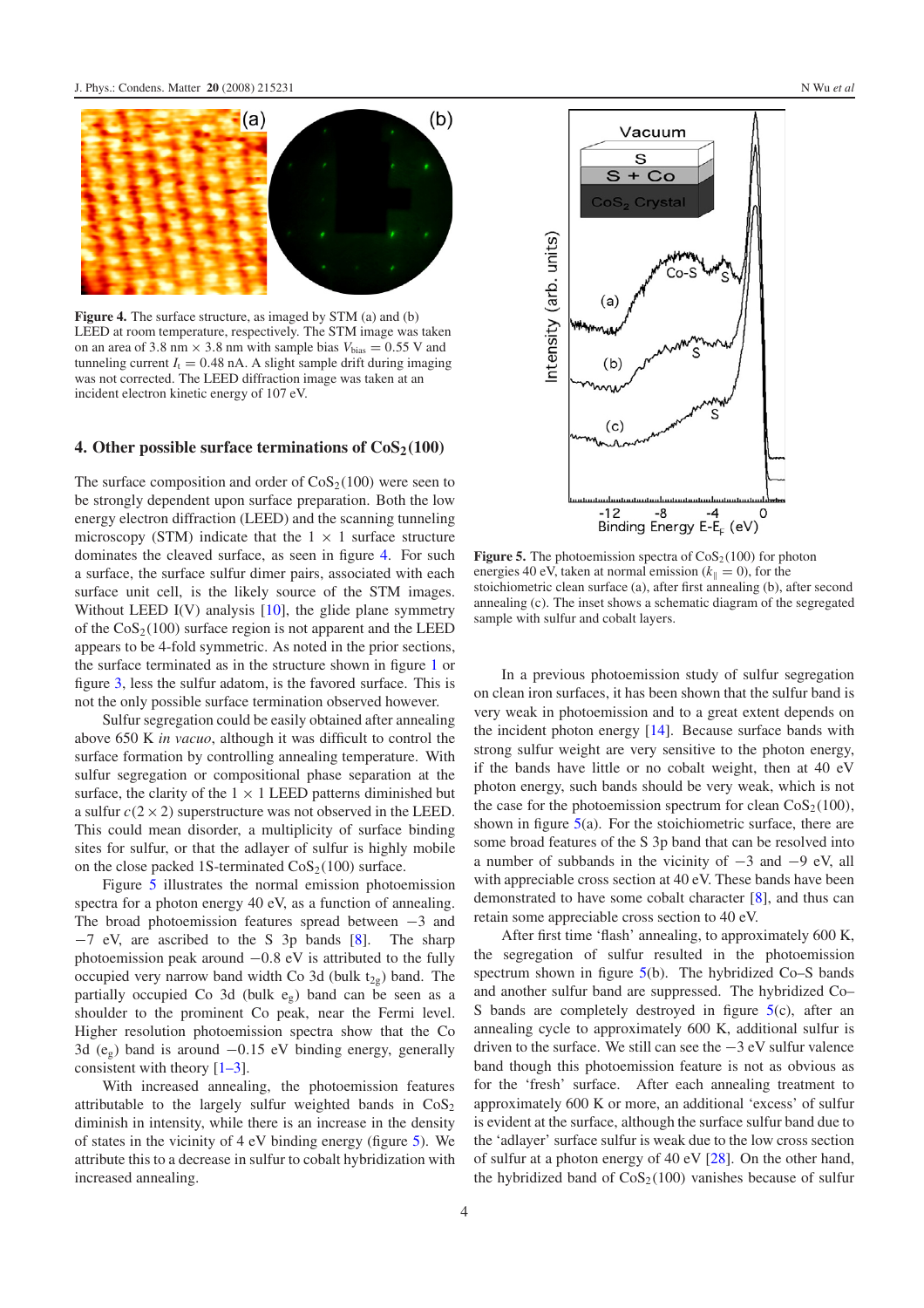<span id="page-6-0"></span>

**Figure 6.** The photoemission spectra of segregated (heavily annealed)  $\cos_2(100)$  for photon energies 40, 50, 59 and 62 eV. The intensity enhancement for the hybridized band indicates that the resonance phenomenon can still be seen in the S segregation at the surface of  $\cos_2(100)$ . The components of the heavily weighted sulfur 3p bands associated with  $\cos_2$  (at higher binding energies) and for the sulfur rich surface layer (lower binding energy) are indicated.

segregation and consequently less bonding is evident between sulfur and cobalt in the bulk (at least the several topmost layers in the  $CoS<sub>2</sub>$  system).

To ascertain the extent of the sulfur segregation, after extensive annealing, we changed photon energy to enhance the hybridized Co–S bands of  $\cos_2(100)$ . The photoemission intensity of the hybridized Co–S −6 eV binding energy bands increases drastically at incident photon energy of 62 eV, which is near the Co 3p shallow core edge. The photoemission resonance is shifted towards higher photon energies than observed for pure cobalt (around 59 eV) due to the strong hybridization between sulfur and cobalt [\[8\]](#page-7-2). Figure [6](#page-6-0) shows the normal emission photoemission spectra for a  $CoS<sub>2</sub>$  sample that has sulfur segregation layers after three annealing treatments to approximately 600 K or more. For the purpose of comparison, we show the spectra at four different photon energies: 40, 50, 59 and 62 eV.

Since this  $\cos_2$  sample has extensive sulfur segregation at the surface, we can only see the broad sulfur 3p weighted bands, and the Co–S hybridized band of  $\cos_2(100)$  is not very obvious in the photoemission spectra taken at photon energies below 60 eV. However, the resonance phenomenon still exists because the photoemission intensity at  $-4$  to  $-6$  eV binding energy  $(E - E_F)$  is enhanced at photon energy 62 eV. The broad sulfur features can be resolved into two bands by a simple

Gaussian lineshape fitting. The photon energy dependent photoemission spectra suggest that the −4 eV binding energy photoemission feature does not change very much for different photon energies. The intensity enhancement of the sulfur 3p weighted photoemission features at −4 to −6 eV binding energy  $(E - E_F)$  in the region of a photon energy of 62 eV, is largely photoemission resonance of the −6 eV binding energy photoemission feature, which must therefore contain some Co weight. This  $-6$  eV binding energy  $(E - E_F)$  photoemission feature is observed in the clean  $\cos_2(100)$  system. Although the Co–S hybridized bands of  $\cos_2(100)$  are suppressed in the photoemission spectra by the sulfur segregation, the hybridized Co–S bands of  $\cos_2(100)$  at  $-6$  eV binding energy  $(E - E_F)$ can still be seen by resonance photoemission.

This behavior may indicate that there is a mixed layer of cobalt and sulfur between segregated sulfur layers and the clean  $CoS<sub>2</sub>$  surface, schematically indicated in the inset of figure [5,](#page-5-1) or that the sulfur rich layer that is evident at the  $\cos_2(100)$  surface following multiple annealing treatments is no thicker than the escape depth of the photoelectron (the photoelectron mean free path) at about 55 eV kinetic energy (through sulfur, about  $4-8$  Å). After sulfur segregates to the surface, the photoemission spectra of our sample are very similar to those of clean iron with segregated/absorbed sulfur [\[12,](#page-7-6) [13\]](#page-7-7).

Such sulfur segregation is very likely to lead to a huge decrease in surface spin polarization, much the observations that the surface enrichment of NiMnSb, with either Sb or Mn, leads to a huge decrease in measured spin asymmetry [\[29,](#page-7-20) [30\]](#page-7-21). The details of the sulfur surface segregation at the surface of  $CoS<sub>2</sub>(100)$ , such as the extent and stable site locations must, however, be determined before model calculations can be undertaken, although the sulfur segregation observed remains consistent with our theoretical expectations as noted in the prior theoretical discussion. Compared with sulfur segregation from clean iron, more sulfur atoms could segregate to the surface of  $\cos_2(100)$  due to large amount of sulfur atoms in the  $\cos_2$  bulk, but there is no evidence as yet that this is the case.

#### **5. Summary**

Two different stable or metastable surface phases have been identified; one associated with the surface after a fresh 'cleaved surface', and the other occurring after annealing the  $\cos_2(100)$ single crystals. Sulfur segregates to the surface and causes vanishing of the hybridized band, which can only be seen at resonance photoemission at Co 3p shallow core edge (after the Co to S bonding of  $CoS<sub>2</sub>$  is taken into account). With sulfur segregation, the photoemission suggests that a near surface hybridized Co–S selvedge region is still preserved, although there does appear to be phase separation at the surface of  $\cos_2(100)$ . For the stoichiometric surface, the calculated surface S–Co–S atomic layer relaxations are seen to be in agreement with experiment if all the surface layers are allowed to relax.